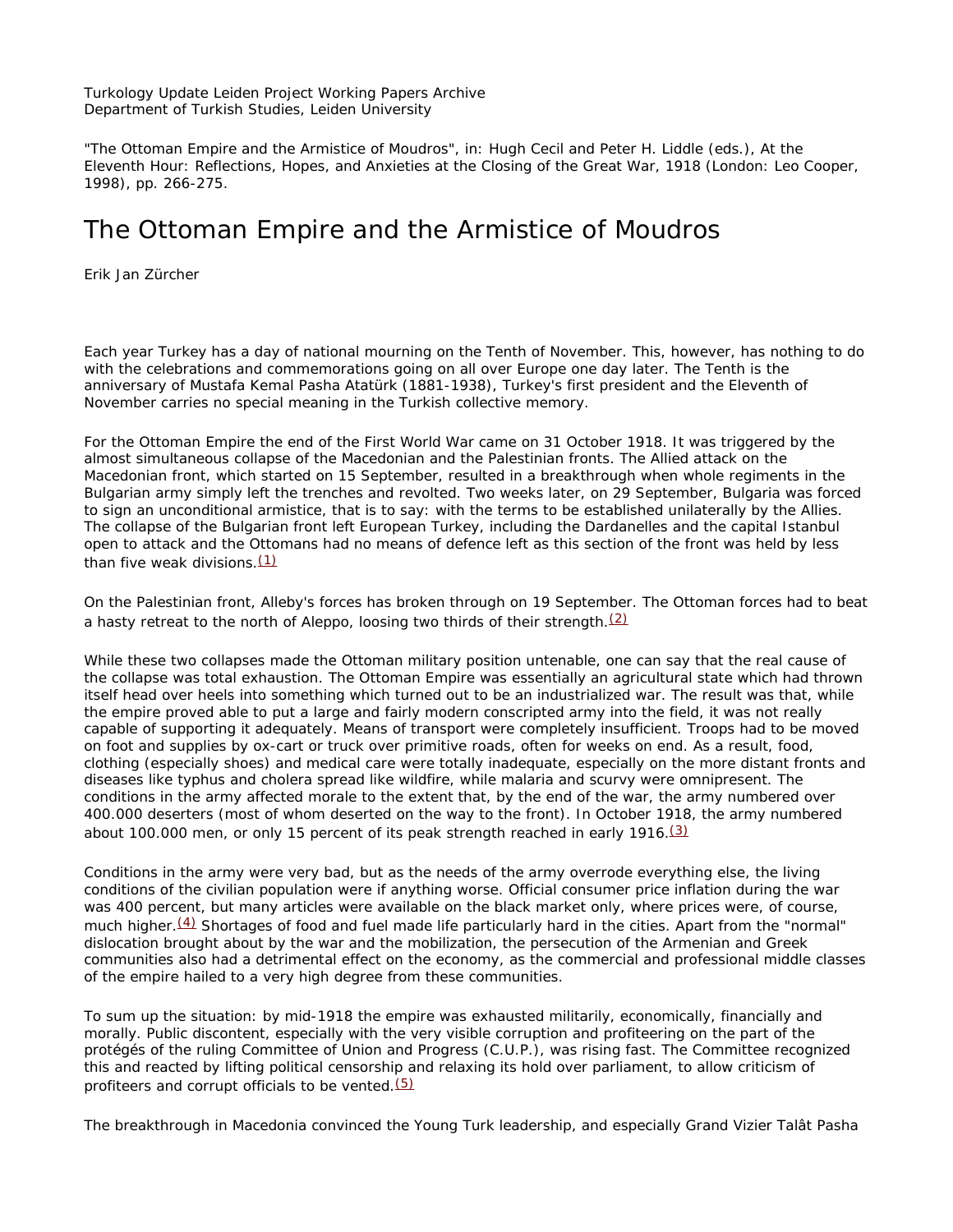(who had witnessed the chaos in Bulgaria on his return from Berlin) that the war was lost. The cabinet decided to ask for an armistice and, pinning its hopes on President Wilson's "Fourteen Points", it approached the Americans through Spain's mediation on 5 October. When no reply was received and the British and French troops in Thrace kept moving steadily forward, approaching the Maritza river, the Young Turk cabinet resigned on 8 October. It was succeeded by a cabinet headed by one of the Ottoman Empire's top military officers, Marshal Ahmet zzet Pasha (Furgaç), who was trusted by the Young Turks as a nationalist, but had never been a member of the C.U.P. himself. His cabinet, which took office on the 14th, was politically neutral, including a small number of important C.U.P. politicians, but none of the people who were closely identified with the wartime policies of the committee.

The new cabinet immediately made another attempt to open negotiations with the Allies, this time by sending General Townshend, who had been held as a prisoner of war on the island of Prinkipo near Istanbul since the fall of Kut in 1916, to meet with Admiral Calthorpe, the commander of the Mediterranean Station of the Royal Navy, whose squadron lay at anchor in Moudros harbour on the island of Lemnos. Five days after the start of Townshend's mission, on the 23d, Calthorpe informed the Ottoman government that he was empowered to negotiate on behalf of the Allies. That Admiral Calthorpe was empowered to negotiate on behalf of the Allies in spite of the fact that the supreme naval command in the Mediterranean had been in French hands throughout the war, amounted to recognition of Britain's dominant role in the Ottoman war theatre.

The next day the Ottoman delegation, consisting of Lieutenant Colonel Sadullah (Chief of Staff of the 8th Army), (Secretary General at the Foreign Office) and Hüseyin Rauf Bey (Navy Minister and head of the delegation) left for Moudros, where they arrived on the 26th. The Ottoman delegation was armed with cabinet instructions, which, considering the hopeless situation of the Ottoman army, seemed to display a certain lack of realism. They agreed to the opening of the straits, but demanded that foreign warships should not remain in the Marmara Sea for more than a day; claimed full responsibility for the maintenance of law and order and rejected any foreign interference and the landing of troops; demanded the preservation of Sultanate and Caliphate and accepted only administrative (but not political) Allied control in the occupied (that is: Arab) provinces, and even demanded financial assistance for the Empire.  $(6)$ 

The actual negotiations took place aboard Calthorpe's flagship "Agamemnon" in Moudros harbour. Although the admiral made it known right at the start that he had a fully worked out set of conditions agreed by the Allied governments and that no substantial alterations would be acceptable, the talks lasted for four days because the Ottoman side did what it could to mitigate some of the toughest conditions. In doing so it tried to remain in touch with the cabinet in Istanbul, but this proved very difficult. Attempts of a British cable ship to lay a connection to Çeme on the Anatolian mainland failed because of bad weather, so the delegation had to communicate by wireless transmissions to the Ottoman wireless station in Okmeydani (Istanbul). They only managed to get instructions regarding the Allied conditions on the 29th and again on the 30th. The Ottoman worries, as reflected in these instructions, centred on three points:

1. While they were forced to accept that the fortifications on the Dardanelles and the Bosphorus would be occupied, they tried to get assurances that this occupation would be executed with British and French troops, without participation of the Italians and particularly the Greeks.

2. The Ottomans wanted guarantees that the capital Istanbul itself would not be occupied.

3. They were extremely worried about possible abuse of articles seven and twenty-four of the armistice agreement. Article seven stated that, when faced with a situation in which their security may be endangered, the Allies would have the right to occupy any strategic point, while article 24 said that, in case of disturbances in the six "Armenian" provinces, the Allies reserved the right to occupy any part of these provinces. In Ottoman eyes, these articles opened the door wide for attempts by Greek or Armenian nationalists to provoke Allied interference. They therefore requested that article 24 in particular should be kept secret. This, however, was rejected by Admiral Calthorpe, who pointed out that the principles laid down by President Wilson made secret diplomacy of this kind a thing of the past. $(7)$ 

In the end the Ottoman delegation decided to accept the 25-point armistice text without major alterations, even though it did not have full authorisation to do so. It did, however, persuade Admiral Calthorpe to write a personal letter, intended only for the eyes of Rauf Bey, the Grand Vizier and the Sultan, in which he promised on behalf of the British government that only British and French troops would be used in the occupation of the Straits fortifications. In addition he said that he had strongly recommended to his government that a small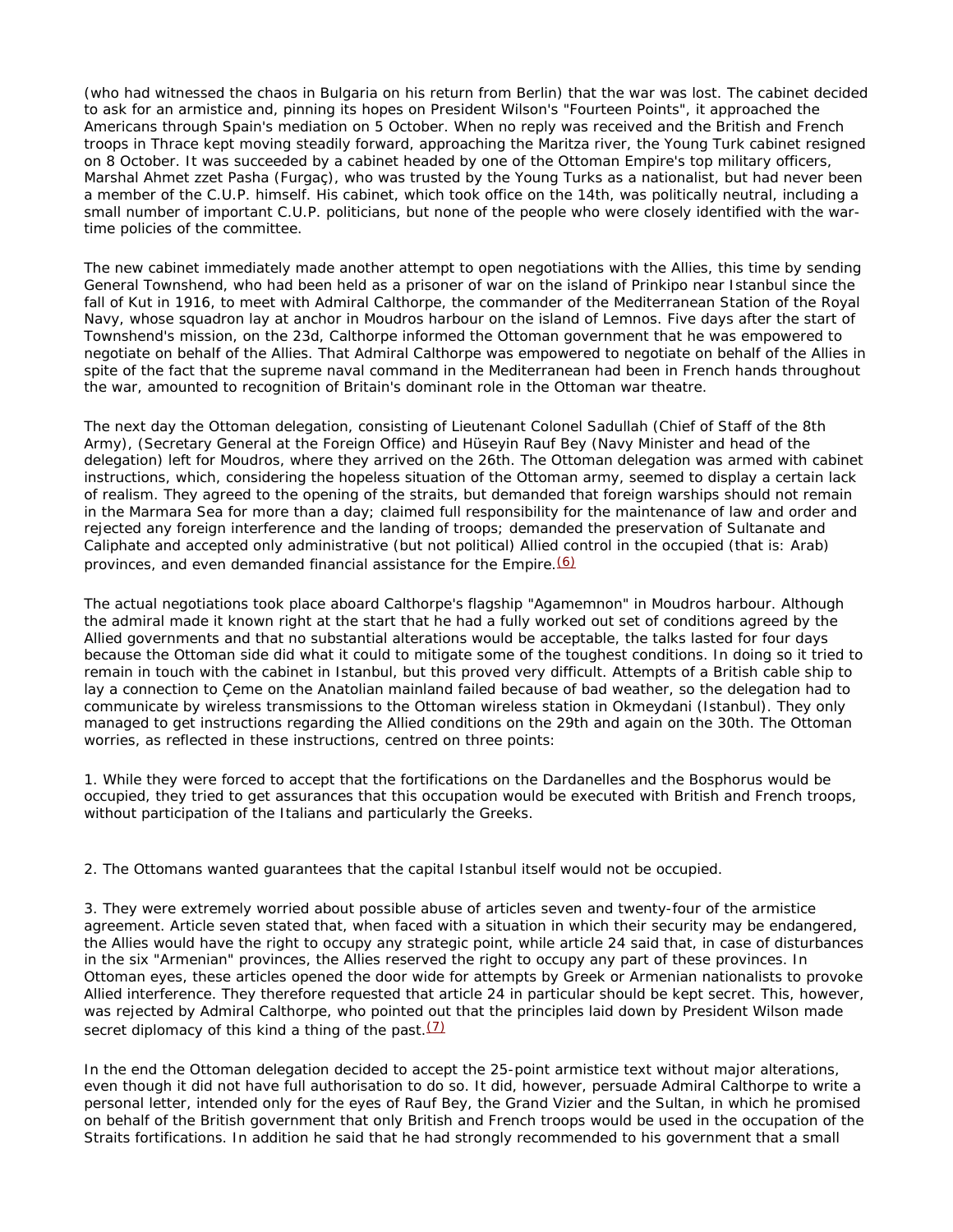number of Ottoman troops would be allowed to stay on in the occupied areas as a symbol of sovereignty. Finally he said that he had conveyed to his government the urgent requests of the Ottoman delegation that no Greek troops be allowed to land either in Istanbul or Izmir and that Istanbul should not be occupied as long as the Ottoman government could protect Allied lives and possessions there.<sup>(8)</sup>

The delegation left the "Agamemnon" on the evening of 30 October and reached Izmir by noon the next day. After telegraphic communication with Istanbul they now received the cabinet's approval for the signature of the armistice.

When we now try to gauge the immediate popular reaction to the conclusion of the armistice, we have to make a clear distinction between the Muslims of the empire and the Christian communities.

The latter were elated. This should cause no surprise. The loyalty of the Greek and Armenian communities to the Ottoman state was in grave doubt even before the war and the ethnic policies of the wartime government, which resulted in the deaths of up to eight hundred thousand Armenians and the flight and expulsion of hundreds of thousand of Greeks, had caused both communities to look upon the Allies as liberators. This had been clear even in 1915, when foreign observers in Istanbul noted the great hopes entertained by the Christians of an Allied breakthrough in Gallipoli and their disappointment when that failed to materialize.(9) It was also apparent in the way the Allied commanders were greeted when they entered Istanbul after the war. When General Franchet d'Esperey, the French commander of the Armée de l'Orient (the army of Salonica) entered Istanbul, he rode on a white stallion donated by the Greek community and the whole Christian part of the city (Pera, or modern Beyolu) was decorated with Greek, Italian, French and British flags.

The Ottoman government was well aware of these sentiments. When the delegation returned to Istanbul on 1 November, Rauf Bey was met by a group of newspaper editors. He agreed to speak to them, but only off the record. He emphasized the delicacy of the situation and implored the editors to avoid publishing anything that could raise tensions between the communities or give the Ottoman Christians (*malûm unsurlar* or "certain elements") an excuse to start disturbances and call in the help of the Allies under article 7. The newspapers complied and anyway, from the next day there was another issue which diverted public attention from the armistice: the flight, during the night and aboard a German submarine, of the wartime leaders Enver, Talât and Cemal. When word of their flight got out on 2 November, the cabinet (which still contained a small number of former members of the Young Turk Committee of Union and Progress) was accused of conniving at their escape. It was the sign for a general assault by the press on the Committee and its wartime policies, in which all the anger and disappointment of the public was vented.  $(10)$ 

Reactions among the Muslim population varied. Those who bore responsibility for the conduct of the war, such as the leading echelons of the Committee and the members of parliament, were of course disenchanted with the formal recognition that the war was effectively lost, but public opinion seems to have been relieved, rather than anything else, by the armistice. $(11)$  One can point at several reasons for this.

The main reason obviously was the fact that the war had finally ended. The war had never been popular. A defensive war against the Russians could count on a great deal of popular support, but war against the British and the French, who had enormous prestige and cultural influence among the urban Ottoman elite, even when the empire was linked politically to Germany, was seen by many as unnatural and even suicidal. The hardships endured during the final years of the war had dissipated what enthusiasm there had been.

Another reason for relief lay in the comparison between the armistice of Moudros and the armistice imposed on Bulgaria just before, which amounted to an unconditional surrender of that country. Seen in that light, the conditions of the Ottoman armistice were favourable in that they left the defeated empire with a qualified independence and some dignity.

The fact that the empire survived *as an empire* with the revered institutions of the Sultanate and Caliphate intact was a consolation. Looking back from where we are, the Ottoman Empire is only one of the great continental empires to disappear in the wake of World War I, but we should not forget that in 1918 the Ottoman dynasty, unlike that of the Romanovs, the Habsburgs or the Hohenzollerns, did manage to hang on to its throne.

Finally, there was a widespread belief in British fair play on the one hand and in the promises of a new world order based on the principles enunciated by President Wilson on the other. Quite a few members of the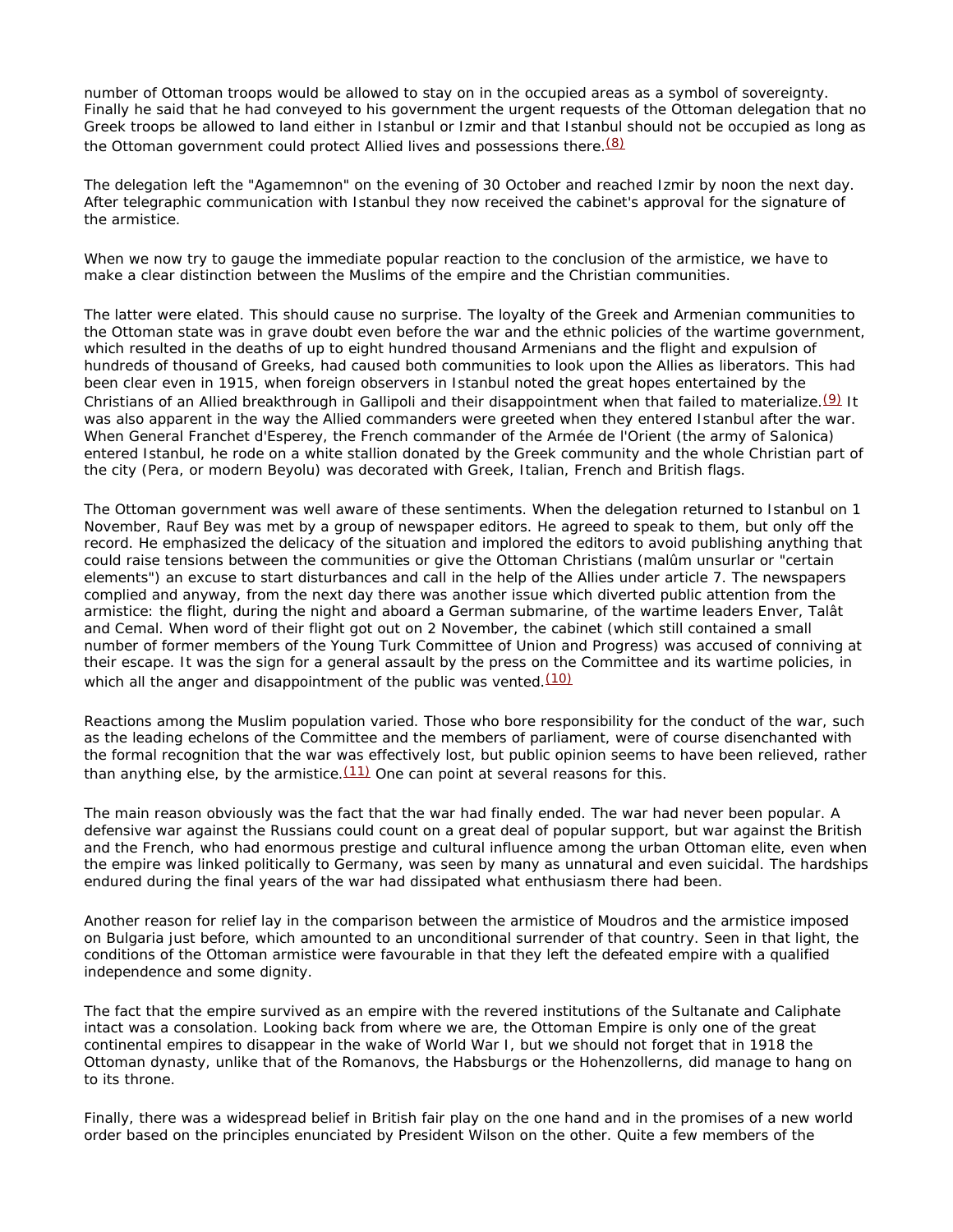Istanbul bourgeoisie enthusiastically joined the "Society of the Friends of England" or the "Wilsonian League" after the war and there was much talk of the benefits of an American mandate. $(12)$ 

Perhaps the most striking point, when one reads the contemporary declarations and speeches where the armistice is discussed, is this: the armistice was not in itself seen as unjust or unacceptable even by those nationalist Young Turk officers who would go on to lead the national resistance movement in Anatolia and eventually to found the Turkish Republic. There were clear worries about the elasticity of articles 7 and 24 and as early as November 1918 the population in those areas which might be disputed by the Greeks (in the west) and the Armenians (in the east and south) was being mobilized to resist those claims, but the armistice as such was not a bone of contention among the Ottoman elite. There was no feeling, as there was to be in Germany, of betrayel or injustice. The reason why this is striking, lies in the way we have been conditioned by Turkish historiography to look at this era contrasting the defeat of 1918 with the triumph of 1922 (which resulted in the armistice of Mudanya and then, in 1923, the peace of Lausanne). Armistice, occupation and the treaty of Sèvres with its complete dismemberment of the Ottoman state and huge concessions to Greeks, Armenians, Kurds, Italians and French now all seem part of one dark page in Turkish history. That Hüseyin Rauf Bey, the chief of the Ottoman delegation in Moudros, emerged as the leader of the political opposition against Atatürk in the young Turkish Republic after 1923 and that he was purged in a political trial in 1926, gave added impetus to the tendency to see the armistice as a piece of treason, to which no true Turk could or should have put his signature. $(13)$ 

In reality, the immediate reaction to the armistice on the part of the Ottoman Muslims was generally one of relief and hope. It was not the armistice as such, but the Allied policies after its conclusion which turned public opinion against the Allies and eventually persuaded the majority to throw in their lot with the nationalist resistance: the decision to allow Greek troops to land in Izmir in May 1919 and the occupation of Istanbul in March 1920. When we read the speeches and declarations of Mustafa Kemal Pasha Atatürk and other resistance leaders from this period, we see that these are full of complaints and indignation about the way the Allies, especially the British, abused and exceeded the terms of the armistice. $(14)$ 

## **Notes**

1. Fahri Belen, *Birinci Cihan Harbinde Türk Harbi. 1918 Yl Hareketleri. Beinci Cilt*, Ankara: Genelkurmay, 1967, p. 205.

[The Turkish War in the First World War. Operations of the Year 1918. Volume 5].

2. Belen, p. 204.

3. Erik Jan Zürcher, Little Mehmet in the Desert: the war experience of the Ottoman soldier, in: Peter Liddle and Hugh Cecil (ed.), *Facing Armageddon. The first world war experienced*, London: Leo Cooper/Pen and Sword, 1996, 230-241.

Erik Jan Zürcher, Between Death and Desertion. The Ottoman Army in World War I, *Turcica* 28 (1996), 235- 258.

4. Zafer Toprak, *Türkiye'de Millî ktisat*, Ankara: Yurt,

5. Ahmed Emin [Yalman], *Turkey in the World War*, New Haven: Yale University Press, 1930, p. 265.

6. Belen, p. 209.

7. The Turkish source on the negotiations is the serialized version of Rauf [Orbay]'s memoirs, published in *Yakn Tarihimiz*, Ankara: Türkpetrol, n.d, volume 1, p. ; volume 2, p. 16-18; 48-50; 80-82. [Our Recent History].

8. Text in *Yakn Tarihimiz*, Vol. 2, p. 49.